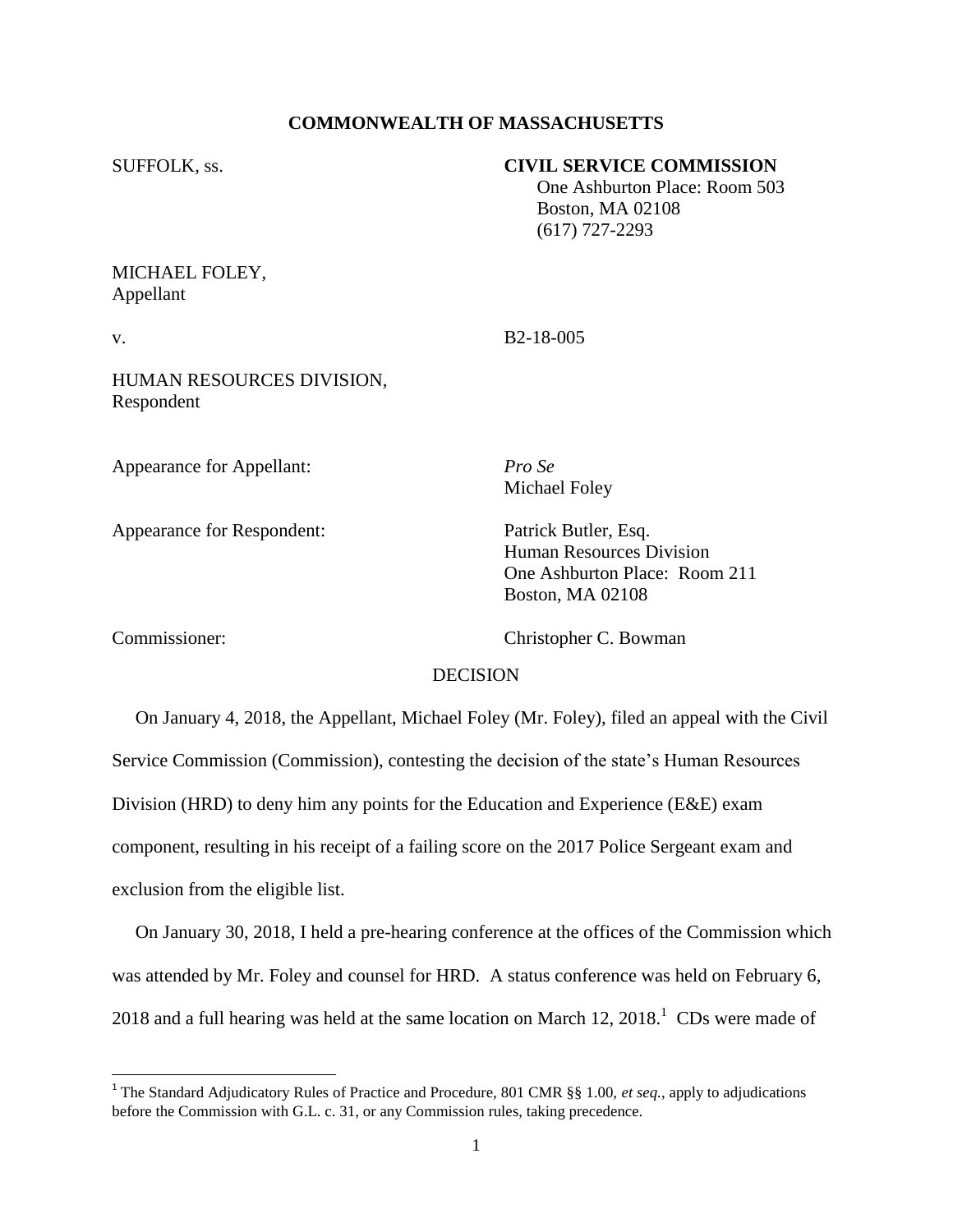the digitally-recording hearing. A copy was retained by the Commission and both parties were provided with copies as well. $<sup>2</sup>$ </sup>

# **FINDINGS OF FACT:**

Based upon the documents entered into evidence, the testimony of:

*Called by HRD:*

 $\overline{\phantom{a}}$ 

Gilbert LeFort II, HRD Civil Service Unit:

# *Called by Mr. Foley:*

Michael Foley, Appellant;

and taking administrative notice of all matters filed in the case and pertinent statutes, regulations, policies, and reasonable inferences from the credible evidence, I make the following findings of fact:

- 1. Mr. Foley is currently employed as a police officer for the City of Everett (City)'s Police Department.
- 2. On August 8, 2017, Mr. Foley applied online to take the promotional examination for police sergeant.
- 3. On September 16, 2017, Mr. Foley sat for the written component of the police sergeant promotional examination, administered by HRD.
- 4. Prior to the examination, on September 8, 2017, HRD notified Mr. Foley (and other exam applicants) via email that he had from September 8, 2017 through September 23, 2017 to take the "education and experience" component of the examination.

 $2<sup>2</sup>$  If there is a judicial appeal of this decision, the plaintiff in the judicial appeal would be obligated to supply the court with a transcript of this hearing to the extent that he/she wishes to challenge the decision as unsupported by substantial evidence, arbitrary or capricious, or an abuse of discretion. In such cases, this CD should be used by the plaintiff in the judicial appeal to transcribe the recording into a written transcript.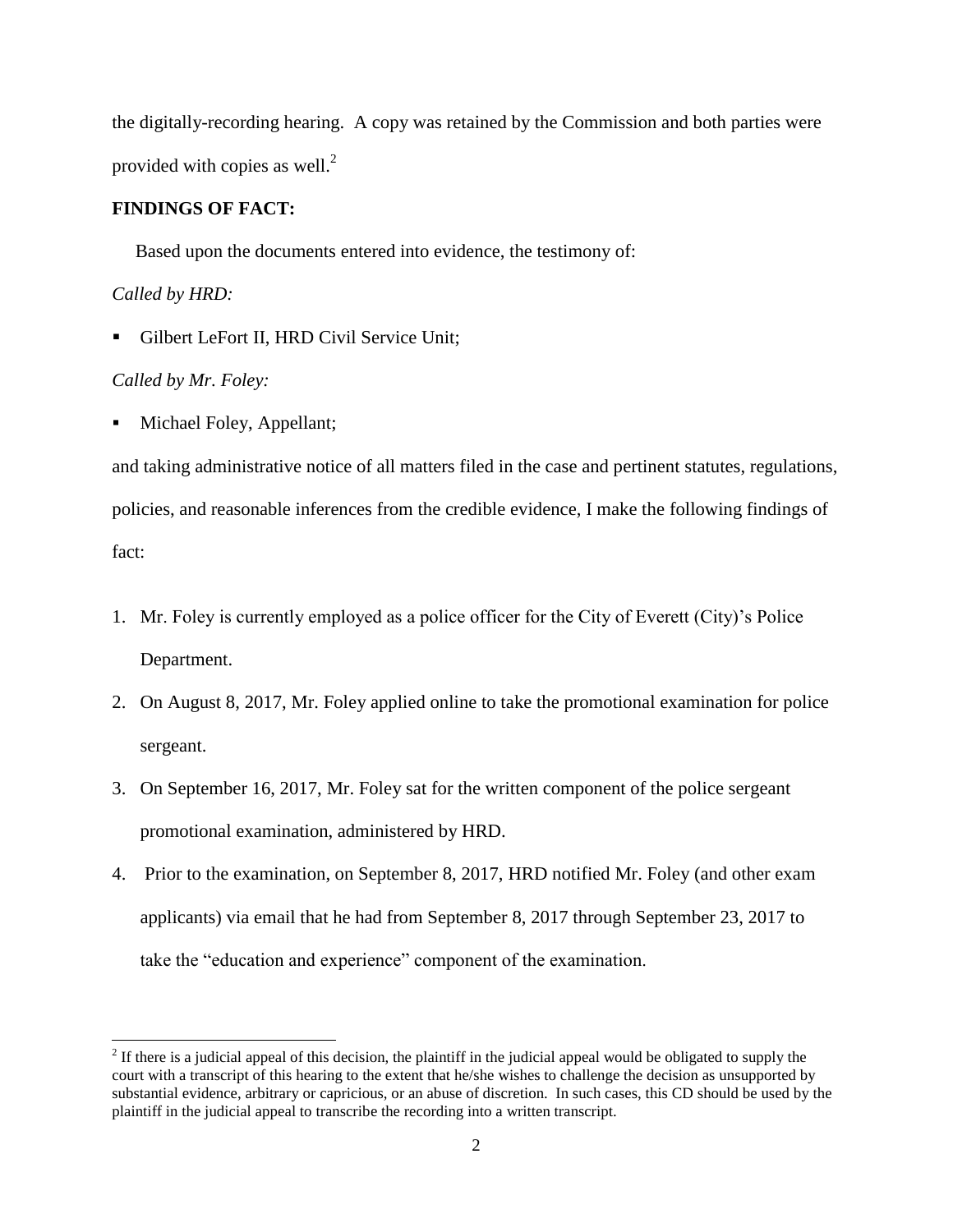- 5. The September 8, 2017 notice instructed applicants to click on a link to access the "applications page" of HRD's candidate tracking program, known by HRD as NEOGOV, and to "select the posting titled '2017 Police Department Promotional Education and Experience Claim'".
- 6. The September 8, 2017 notice also stated in part:

"8. If you have successfully completed and submitted the E&E claim application you will receive a confirmation email. (**AN APLICATION IS NOT COMPLETE UNTIL YOU RECEIVE THIS CONFIRMATION EMAI**L). (**EMPHASIS IN ORIGINAL**).

- 7. The September 8, 2017 correspondence again reiterates, "[i]f you do not receive an automated confirmation email after you submit your claim, your E&E claim application is considered incomplete and will not be accepted."
- 8. When a candidate clicks on the link (in the 9/8/17 email) to access the "Applications Page" of NEOGOV, the first link is always titled: "Update Civil Service Account". Selecting this link directs the applicant to his/her personal information section where he/she can update information related to name, address, etc. The application may also upload documents through this "Update Civil Service Account" section.
- 9. For those applicants, such as Mr. Foley, who had previously signed up for the police sergeant promotional examination, the next link stated: "2017 Police Department Promotional Education and Experience Claim."
- 10. On September 22, 2017, one (1) day prior to the deadline for completing the E&E component of the examination, Mr. Foley clicked on the link from the September 8, 2017 email to access the "Applications Page" of NEOGOV.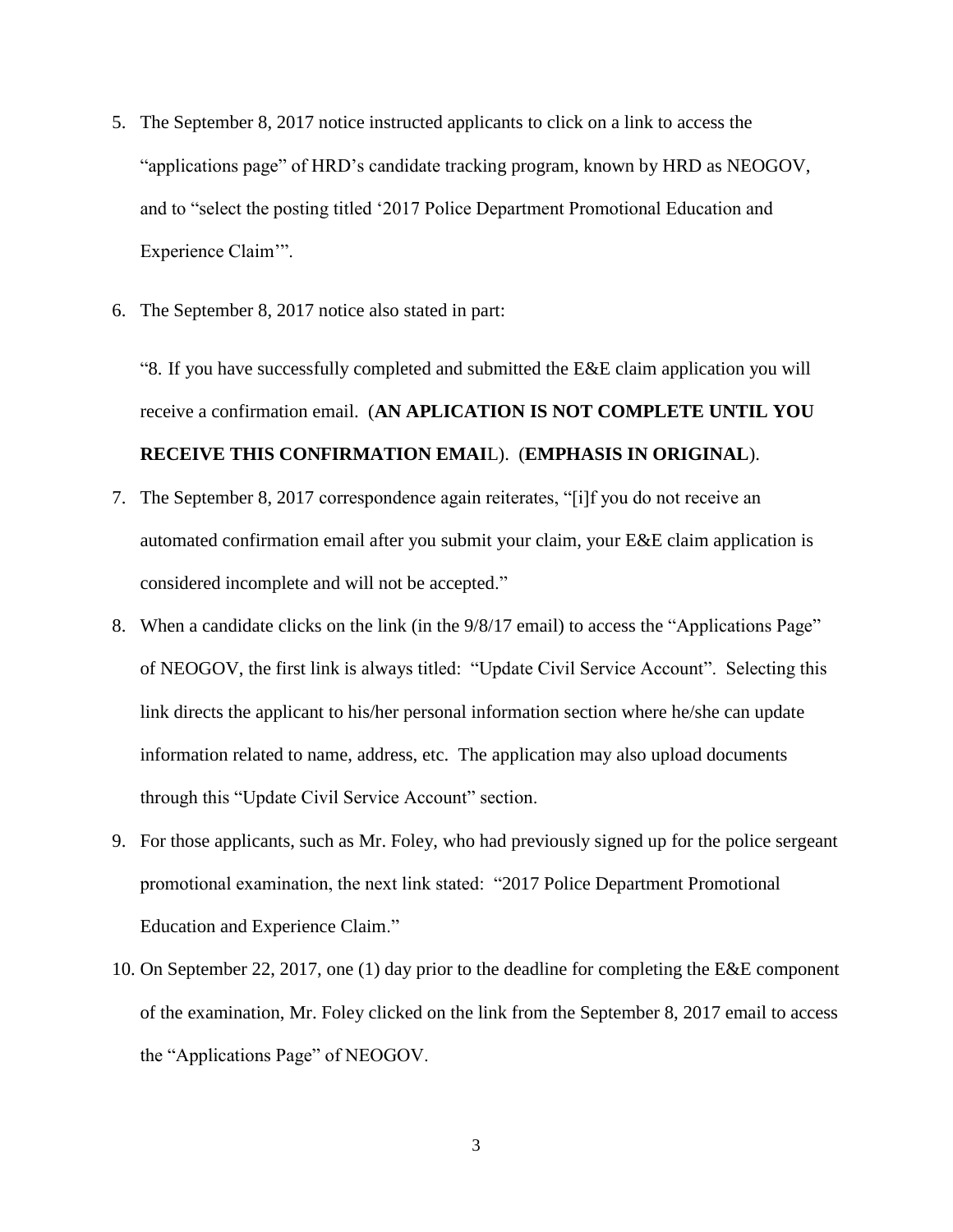- 11. After reviewing all of the evidence, including a simulated demonstration by HRD at the full hearing, I find that, when he accessed the "Applications Page" on September 22, 2017, Mr. Foley clicked on the first link titled "Update Civil Service Account" (as opposed the "2017 Police Department Promotional Education and Experience Claim") and proceeded to upload the supporting documentation for the E&E component of the promotional examination.
- 12. Further, based on the same review, I find that Mr. Foley either did not access (at all) the "2017 Police Department Promotional Education and Experience Claim" link or, in the alternative, he accessed this link, but failed to complete the process by answering all of the questions and then clicking "Certify and Submit".
- 13. It is undisputed that Mr. Foley never received a confirmation email stating that he had completed the E&E component of the examination.
- 14. As a result of not completing the E&E component of the examination, Mr. Foley received a failing score for this component, which resulted in him receiving a failing score on the overall examination.
- 15. This appeal followed.

### *Legal Standard*

 G.L. c. 31, § 2(b) addresses appeals to the Commission regarding persons aggrieved by "… any decision, action or failure to act by the administrator, except as limited by the provisions of section twenty-four relating to the grading of examinations …." It provides, *inter alia*,

"No decision of the administrator involving the application of standards established by law or rule to a fact situation shall be reversed by the commission except upon a finding that such decision was not based upon a preponderance of evidence in the record."

 Pursuant to G.L. c. 31, § 5(e), HRD is charged with: "conduct[ing] examinations for purposes of establishing eligible lists.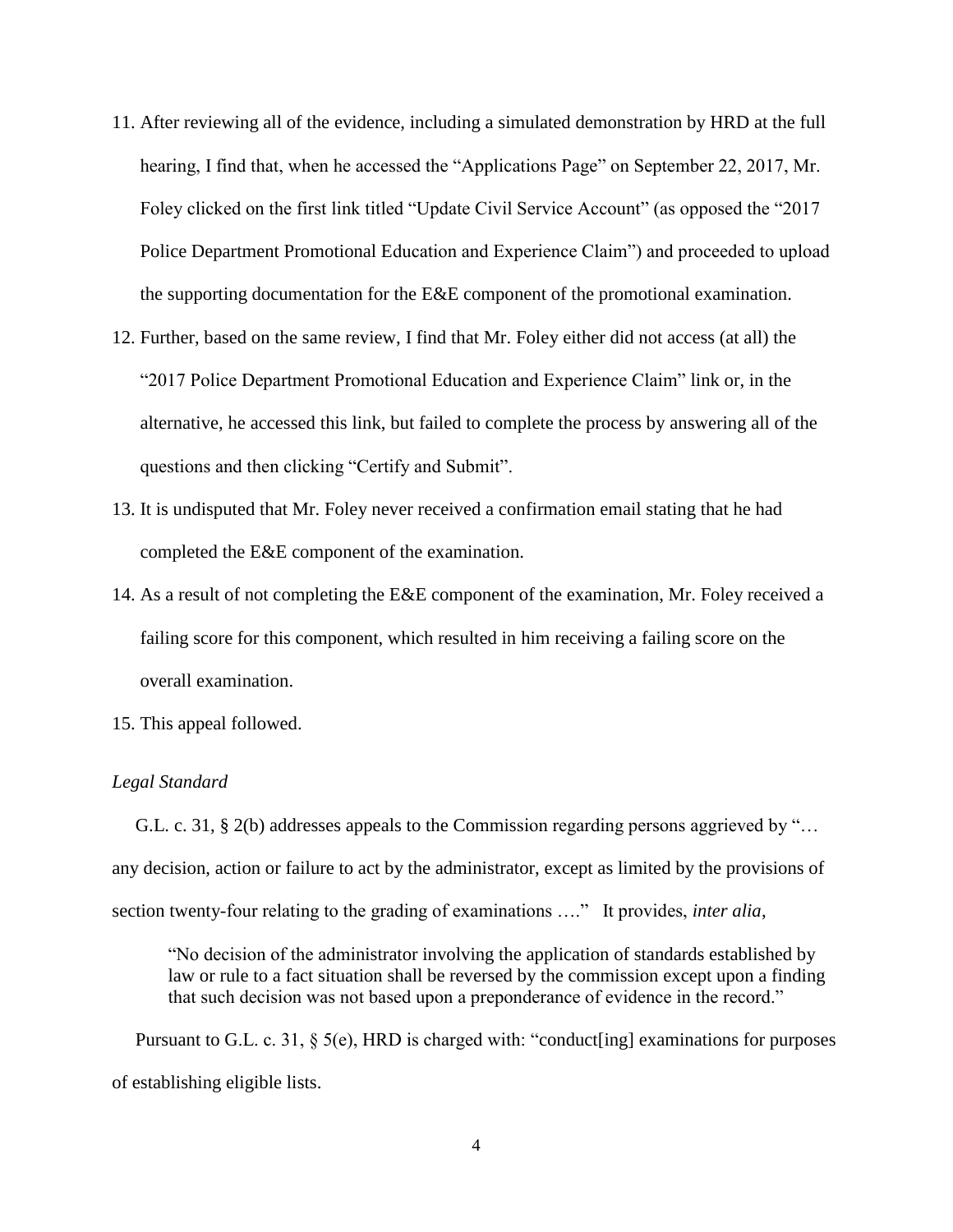G.L. c. 31, § 22 states in relevant part: "In any competitive examination, an applicant shall be given credit for employment or experience in the position for which the examination is held."

 G.L. c. 31 § 24 allows for review by the Commission of exam appeals. Pursuant to § 24, "…[t]he commission shall not allow credit for training or experience unless such training or experience was fully stated in the training and experience sheet filed by the applicant at the time designated by the administrator."

 In Cataldo v. Human Resources Division, 23 MCSR 617 (2010), the Commission stated that " … under Massachusetts civil service laws and rules, HRD is vested with broad authority to determine the requirements for competitive civil service examinations, including the type and weight given as 'credit for such training and experience as of the time designated by HRD.' G.L. c. 31,  $\S$  22(1)."

#### *Analysis*

 It is undisputed that Mr. Foley, and all applicants who took this most recent police sergeant promotional examination, had until September 23, 2017, to complete the E&E component of the examination.

 As part of the full hearing before the Commission, HRD employee Gil LeFort walked through a demonstration of the E&E online module that all applicants must navigate in order to file their E&E claim. Based on that demonstration, the documentation submitted and the testimony of Mr. LeFort and Mr. Foley, I have concluded that, on September 22, 2017, Mr. Foley: a) logged into his account; b) accessed the "Update Civil Service Account" section; c) uploaded supporting documentation for the E&E component via this section; and d) either failed to access or accessed and failed to complete the E&E component of the examination, by either failing to answer the questions and/or failing to click certify and submit.

5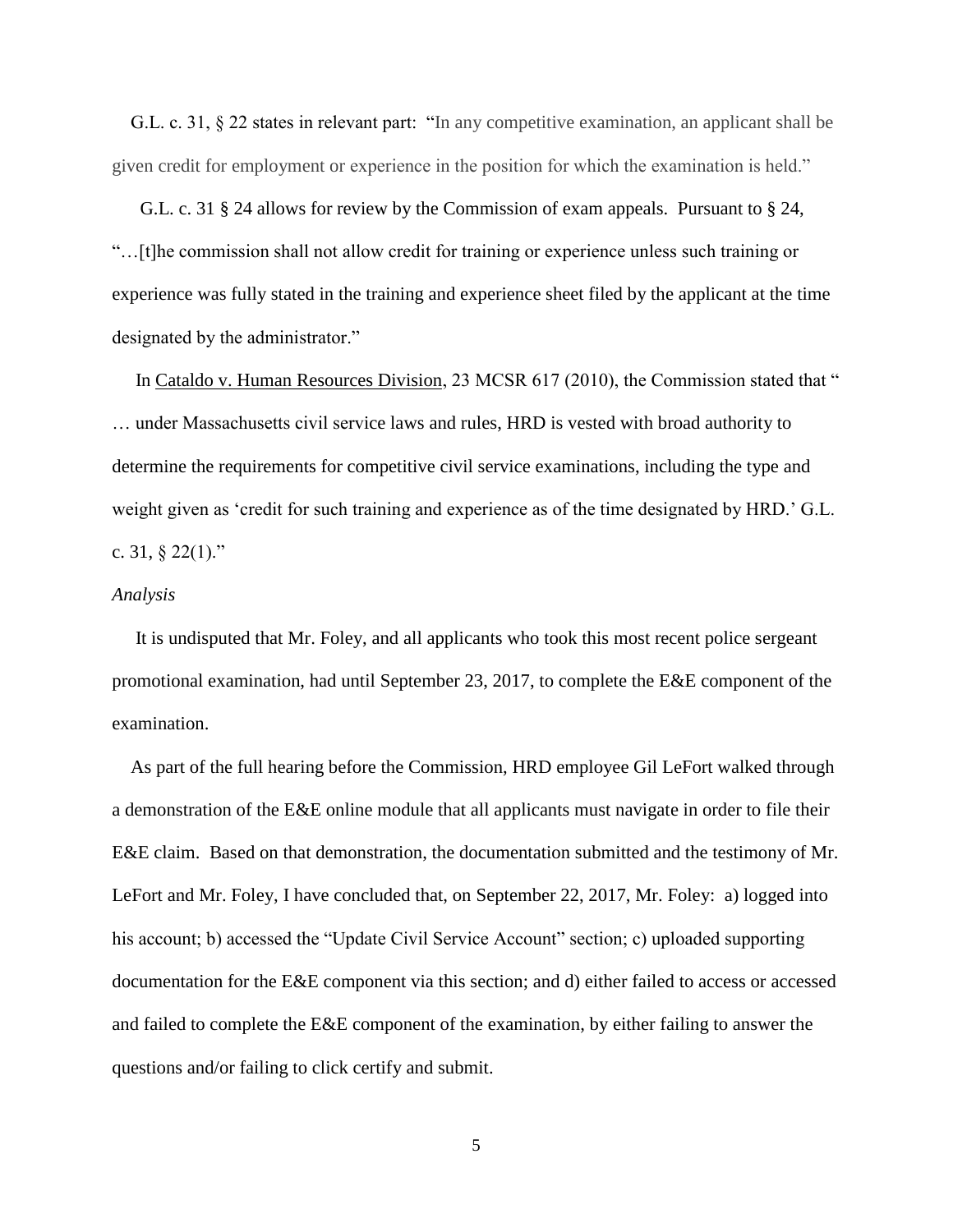Here, as in Pavone v. HRD, 28 MCSR 611 (2015), I am required to determine whether Mr. Foley is an aggrieved person. To do so, I must find that he was harmed through no fault of his own. He was not.

 HRD informed all candidates, including Mr. Foley, that a confirmation email is sent upon successful submission of the E&E exam component. Unequivocally, the September 8, 2017 of E&E Claim instructions put Mr. Foley on more than adequate notice, by twice stating in the same email, that the E&E claim is not complete unless a confirmation email is received. Mr. Foley never received such a confirmation email as he never completed the E&E component. For these reasons, Mr. Foley is not an aggrieved person and relief by the Commission is not warranted.

### *Conclusion*

Mr. Foley's appeal under Docket No. B2-18-005 is hereby *denied.*

Civil Service Commission

# */s/ Christopher Bowman* Christopher C. Bowman Chairman

By a vote of the Civil Service Commission (Bowman, Chairman; Camuso, Ittleman, Stein and Tivnan, Commissioners) on March 29, 2018.

Either party may file a motion for reconsideration within ten days of the receipt of this Commission order or decision. Under the pertinent provisions of the Code of Mass. Regulations, 801 CMR 1.01(7)(l), the motion must identify a clerical or mechanical error in this order or decision or a significant factor the Agency or the Presiding Officer may have overlooked in deciding the case. A motion for reconsideration does not toll the statutorily prescribed thirty-day time limit for seeking judicial review of this Commission order or decision.